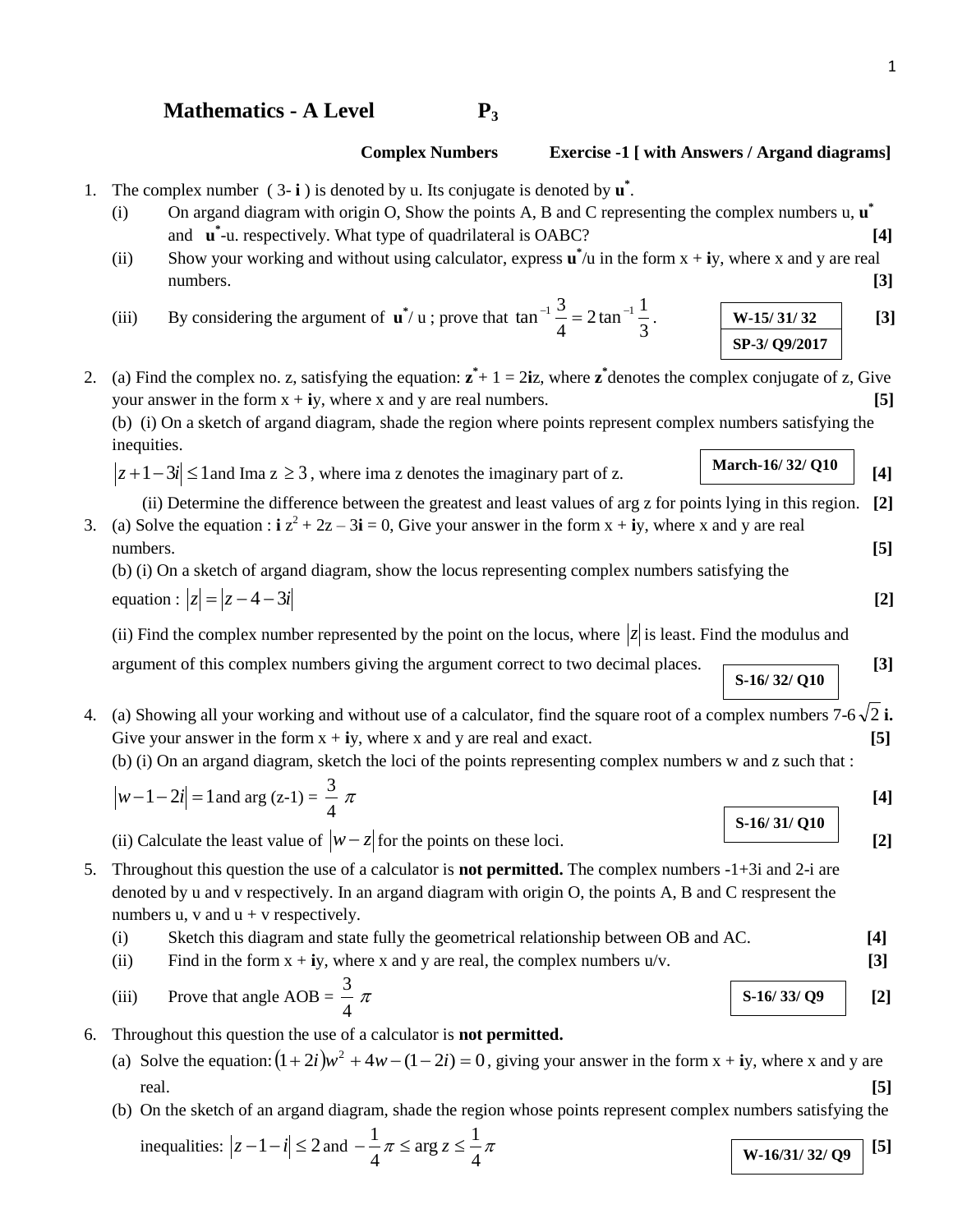7. Throughout this question the use of a calculator is **not permitted.**

The complex number z is defined by  $z = \sqrt{2} - \sqrt{6}$  **i**. The complex conjugate of z is denoted by  $z^*$ .

- (i) Find the modulus and argument of **z**. **[2]**
- (ii) Express each of the following in the form  $x + iy$ , where x and y are real and exact. (a)  $z + 2 z^*$ . (b) **z \*** / iz **[4]**
- (iii) On a sketch of an Argand diagram with origin O, Show the points A and B representing the complex numbers  $\mathbf{z}^*$  and iz respectively. Prove that angle AOB is equal to  $\frac{1}{6}\pi$ 1  $\vert$  **W-16/33/ Q7**  $\vert$  [3]

### 8. The complex number w is defined by  $(2-i)^2$  $22 + 4$ *i*  $w = \frac{22 + 4i}{(x - 3)^2}$ - $=\frac{22+4i}{(x^2+2i)}$

- (i) Without using a calculator, show that  $w = 2+4i$  [3]
- (ii) It is given that p is a real number such  $-\pi \le \arg(w+p) \le -\pi$ 4  $arg(w+p) \leq \frac{3}{4}$ 4  $\frac{1}{\alpha} \pi \le \arg(w+p) \le \frac{3}{\alpha} \pi$ . Find the set of possible values of p. **[3]**
- (iii) The complex conjugate of w is denoted by w\*. The complex numbers w and w\* are represented in Argand diagram by the points S and T respectively. Find, in the form  $|z - a| = k$ , the equation of circle passing through S, T and the origin. **[3] S-15/31/ Q8**
- 9. The complex number u is given by  $u = -1 + 4\sqrt{3}i$ 
	- (i) Without using a calculator and showing all your working. Find the two square roots of u. Give your answer in the form  $x + iy$ , where x and y are real and exact. **[5]**
	- (ii) On an Argan diagram, sketch the locus of points representing complex numbers z satisfying the relation  $|z - u| = 1$ . Determine the greatest value of arg z for the points on this locus. **[4]**  $\begin{bmatrix} 1 & 1 \end{bmatrix}$  [4] **S-15/32/ Q7**
- 10. The complex numbers 1-i is denoted by u.
	- (i) Showing your working and without using a calculator, express i/u; in the form x + **i**y, where x and y are real. **[2]**
	- (ii) On an Argand diagram, sketch the loci representing complex numbers z satisfying the equation:  $|z - u| = |z|$  and  $|z - i| = 2$  [4]
	- (iii) Find the argument of each of the complex numbers represented by the points of intersection of the two  $\text{loci in part(ii)}$  [3] **S-15/33/ Q8**
- 11. (a) It is given that  $(1 + 3i) w = 2 + 4i$ .

Showing all necessary working, prove that the exact value of  $|w^2|$  is 2 and find arg (w<sup>2</sup>) correct to 3 significant figures. **[6]**

(b) On a single argand diagram sketch the loci  $|z| = 5$  and  $|z - 5| = |z|$ . Hence determine the complex numbers represented by the points common to both loci, giving each answer in the form  $re^{i\theta}$ .  $\qquad \qquad \boxed{4}$ 

- 12. The complex number z is defined by  $z =$ *i i*  $\overline{a}$  $\ddot{}$ 3  $\frac{9\sqrt{3}+9i}{\sqrt{2}}$ . Find showing all working
	- (i) An expression for z in the form  $re^{i\theta}$ , where  $r > 0$  and  $-\pi < \theta \le \pi$  [5]
	- (ii) The two square roots of z, giving your answer in the form  $re^{i\theta}$ , where  $r > 0$  and  $-\pi < \theta \le \pi$  [3]

**S-14/31/ Q5**

**W-15/33/ Q9**

- 
-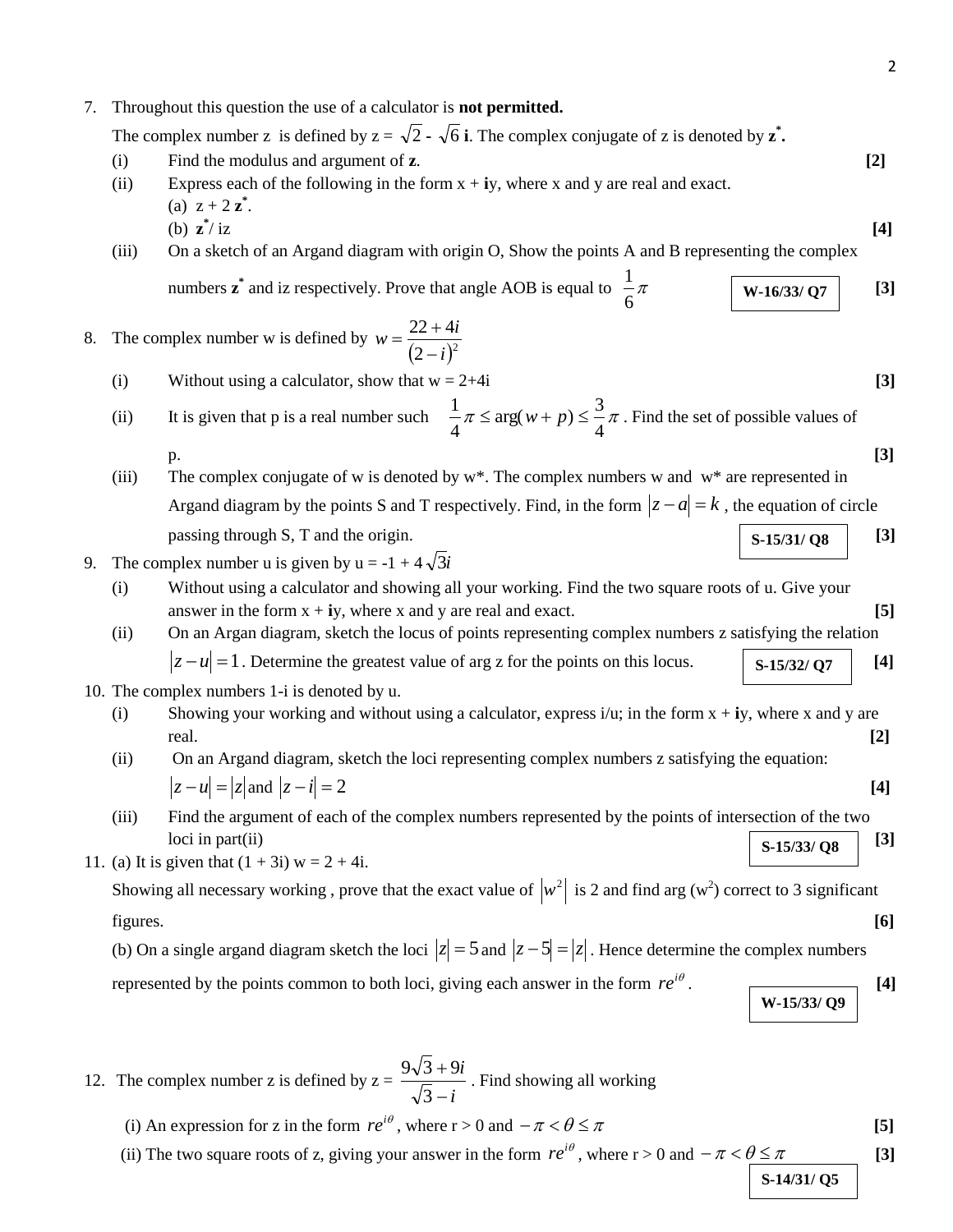13. (a) It is given that  $-1 + \sqrt{5}$  i is a root of the equation :

 $z^3 + 2z + a = 0$ , where a is real. Showing your working, find the value of a, and write down the other complex roots of this equation. **[4]**

(b) The complex numbers w has modulus 1 and argument  $2\theta$  radian. Show that  $\frac{m-1}{n} = i \tan \theta$ 1  $\frac{1}{i} = i$ *w*  $\frac{w-1}{2}$  $\ddot{}$  $\frac{-1}{i} = i \tan \theta$ . [4] **S-14/32/ Q7**

14. (a) The complex numbers *i i*  $1 + 4$  $3 - 5$  $\ddot{}$  $\frac{-5i}{\sqrt{1}}$  is denoted by u. Showing your working, express u in the form  $\frac{1}{(x+iy)}$ ,

where x and y are real. **[3]**  $\qquad \qquad$  [3]

(b) (i) on a sketch of an Argand diagram, shade the region whose points represent complex numbers satisfying the  $\frac{1}{2}$  inequalities:  $|z - 2 - i| \leq 1$  and  $|z - i| \leq |z - 2|$ **S-14/33/ Q7**

(ii) Calculate the maximum value of arg z for points lying in the shaded region.  $\begin{bmatrix} 5\text{-}14/337 \text{ Q}^7 \end{bmatrix}$  [2]

15. Throughout this question the use of a calculator is **not permitted.**

The complex numbers w and z satisfy the relation:

$$
w = \frac{z + i}{iz + 2}
$$

- (i) Given that  $z = 1 + i$ , find w, giving your answer in the form  $x + iy$ , where x and y are real. [4]
- (ii) Given instead that  $w = z$  and the real part of z is negative, find z, giving your answer in the form  $x + iy$ , where x and y are real.  $[4]$
- 16. The complex numbers w and z are defined by :  $w = 5+3i$  and  $z = 4+i$ .
	- (i) Express *z*  $\frac{iw}{w}$  in the form  $x + iy$ , showing all your working and giving the exact values of x and y. [3]

(ii) Find wz and hence, by considering arguments, Show that 
$$
\tan^{-1}\left(\frac{3}{5}\right) + \tan^{-1}\left(\frac{1}{4}\right) =
$$

17. (a)Without using a calculator, solve the equation:  $3w+2iw^* = 17 + 8i$ ,

Where w<sup>\*</sup> denotes the complex conjugate of w, give your answer in the form a+bi. [4]

(b) In an Argand diagram, the loci

$$
\arg(z - 2i) = \frac{1}{6}\pi \text{ and } |z - 3| = |z - 3i|
$$

intersect at the point P. Express the complex number represented by P in the form  $re^{i\theta}$ , giving the exact value of  $\theta$  and the value of r correct to 3 significant figures.  $[5]$ 

18. (a) The complex number w is such that Re  $w > 0$  and  $w + 3w^* = iw^2$ , where w denotes the complex conjugate of w. Find w, giving your answer in the form x+iy, where x and y are real. **[5]** [5]

 (b) On a sketch of an Argand diagram, Shade the region whose points represent the complex numbers z which satisfy both the inequalities  $|z - 2i| \le 2$  and  $0 \le \arg(z + 2) \le \frac{1}{4}\pi$  $0 \le \arg(z+2) \le \frac{1}{z}\pi$ . Calculate the greatest value of  $|z|$  for the points in this region, giving your answer correct to 2 decimal places. **[6] [6] [6] [6] S-13/32/ Q9**

**W-14/31/32/ Q5**

$$
\overbrace{\phantom{aaaaa}}
$$

**W-14/33/ Q5**

**[4]**

 $\frac{1}{4}$ 1

4

J  $\left(\frac{1}{4}\right)$  $\setminus$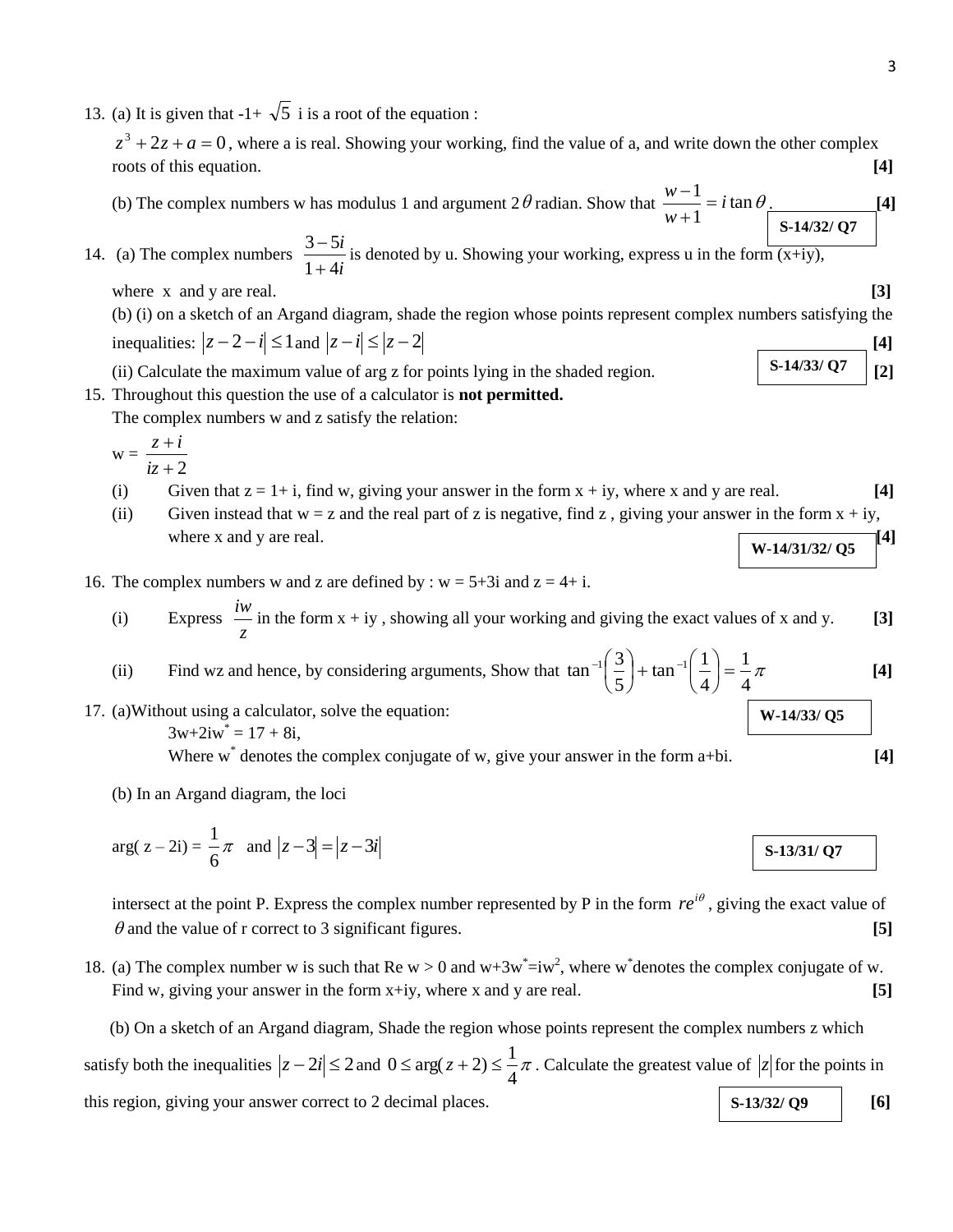- 19. The complex numbers  $z = a + ib$ . The complex conjugate of z is denoted by  $z^*$ .
- (i) Show that  $|z|^2 = z \cdot z^*$  and that  $(z-ki)^* = z^* + ki$ , where k is real. In an Argand diagram a set of points representing complex numbers z is defined by the equation :  $|z - 10i| = 2|z - 4i|$ . [2]
- (ii) Show by squaring both sides that :  $zz^* 2iz^* + 2iz 12 = 0$ . Hence show that  $|z 2i| = 4$ . [5]
- (iii) Describe the set of points geometrically. .  $\begin{bmatrix} 1 \end{bmatrix}$
- 20. Throughout this question the use of a calculator is **not permitted.**
	- (a) The complex numbers u and v satisfy the equation:  $u + 2v = 2i$  and  $iu + v = 3$ Solve the equation for u and v, giving both answer in the form  $x + iy$ , where x and y are real.  $[5]$
	- (b) On an Argand diagram, sketch the locus representing complex numbers z satisfying  $|z + i| = 1$  and the locus representing complex numbers w, satisfying  $arg(w-2) = \frac{3}{4}\pi$  $\frac{3}{4}\pi$ . Find the least value of  $|z-w|$  for the points on

these loci. **[5] W-13/31/32/ Q8**

21. (a) Without using a calculator, use the formula for the solution of a quadratic equation to solve:  $(2-i)z^2 + 2z + 2 + i = 0$  give your answer in the form a+ib. **[5]** 

(b) The complex number w is defined by  $w = 2e^{\frac{1}{4}\pi i}$ 1 . In an Argand diagram the points A, B and C represent the complex number w,  $w<sup>3</sup>$  and  $w<sup>*</sup>$  respectively (where  $w<sup>*</sup>$  denotes the complex conjugate of w). Draw the Argand diagram showing the points A, B and C, and calculate the area of triangle ABC. [5] **W-13/33/ Q9**

- 22. The complex number u is defined by  $u = \frac{(1+2i)^2}{(2-i)^2}$  $(2+i)$  $u = \frac{(1+2i)}{(2+i)}$  $^{+}$  $=\frac{(1+1)^2}{(1+1)^2}$ 2  $(1+2i)^2$ 
	- (i) Without using a calculator and showing your working express u in the form  $x + iy$ , where x and y are real. **[4]**
	- (ii) Sketch an argand diagram showing the locus of the complex number z such that  $|z u| = |u|$  [3]

23. The complex number u is defined by : 
$$
u = \frac{(1+2i)}{(1-3i)}
$$
 S-12/31/Q4

(i) Express u in the form  $x + iy$ , where x and y are real.  $[3]$ 

(ii) Show on a sketch of an Argand diagram the points A, B and C respectively the complex number u,  $1 + 2i$  and 1 – 3i respectively. **[2]**

- (iii) By considering the argument of  $1 + 2i$  and  $1 3i$ , Show that  $\tan^{-1} 2 + \tan^{-1} 3 = \frac{3}{4}\pi$  $\tan^{-1} 2 + \tan^{-1} 3 = \frac{3}{4} \pi \sqrt{8 - 12/32/94}$  [3]
- 24. (a) The complex numbers u and w satisfy the equation :  $u w = 4i$  and  $uw = 5$ . Solve the equations for u and w, giving your answer in the form  $(x + iy)$ , where x and y are real.  $[5]$

(b) On a sketch of an argand diagram, shade the region whose points represent complex numbers satisfying the

inequalities 
$$
|z-2+2i| \le 2
$$
 and Re  $\ge 1$ , where Re z denoted the real parts of z; arg  $z \le -\frac{\pi}{4}$  [5]

(c) calculate the greatest possible value of Re z for points lying in the shaded region.  $\begin{bmatrix} S-12/33/010 \end{bmatrix}$  [1]

**S-13/33/ Q7**

- 
- 

**S-12/33/ Q10**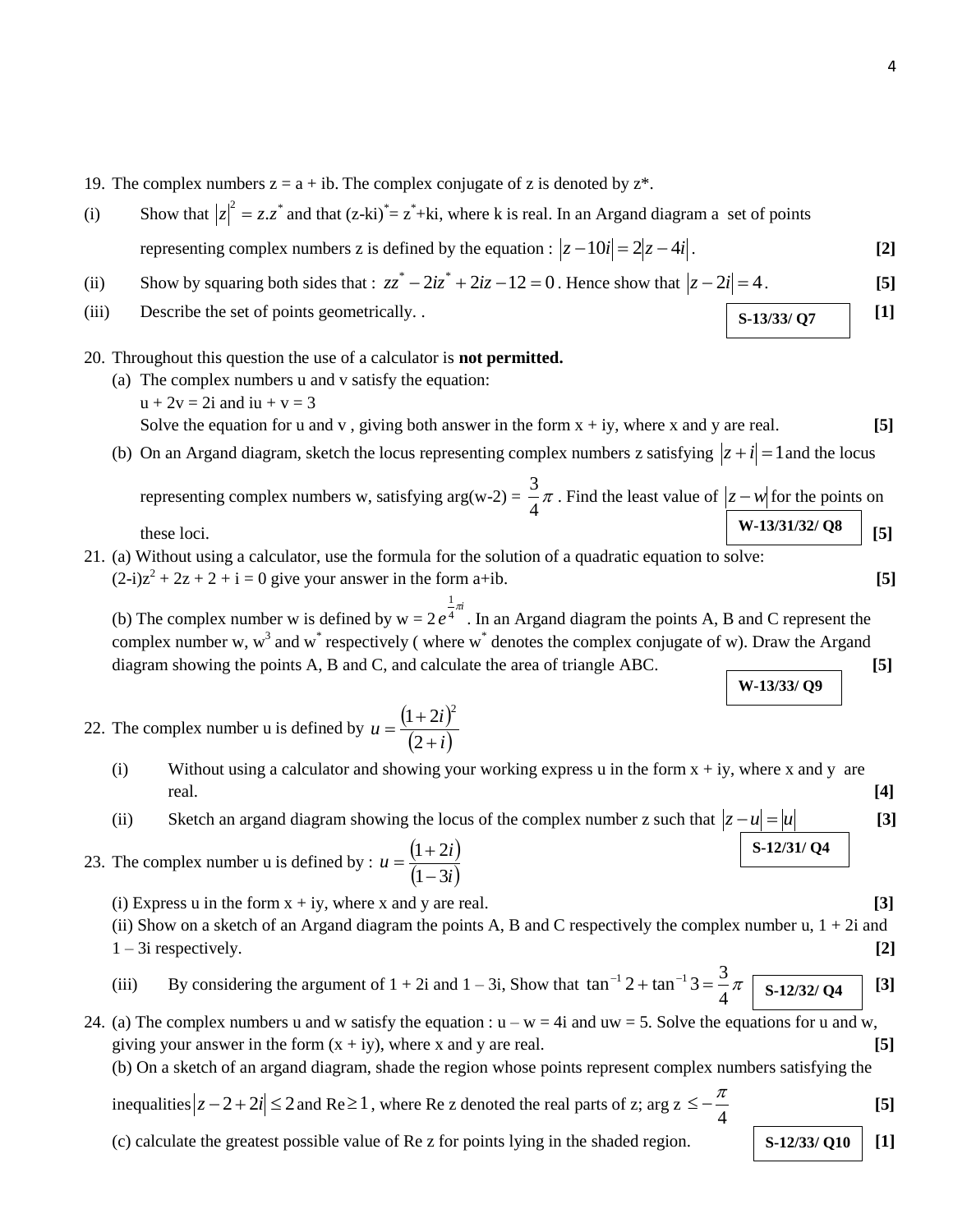- 25. The complex number  $1+\sqrt{2}i$  is denoted by u. The polynomial  $x^4 + x^2 + 2x + 6$  is denoted by p(x). (i) Showing your working, verify that u is a root of the equation  $p(x)=0$ , and write down a second complex root of the equation. **[4]**
	- (ii) Find the other two roots of the equation  $p(x) = 0$ . **W**-12/31/32/Q<sup>9</sup> [6] **W-12/31/32/Q9**
- 26. (a) Without using a calculator, Solve the equation iw<sup>2</sup> =  $(2-2i)^2$

(b) (i) Sketch an argand diagram showing the region R consisting of points representing the complex number z where  $|z - 4 - 4i| \le 2$  [2]

- (ii) For complex numbers represented by the points in the region R, It is given that  $p \le |z| \le q$  and
- $\alpha \le \arg z \le \beta$ . Find the values of p, q,  $\alpha$  and  $\beta$ , giving your answer correct to 3 significant figures. [6]

**W-12/33/Q10**

## **\*\*\*\*\*\***

$$
[3]
$$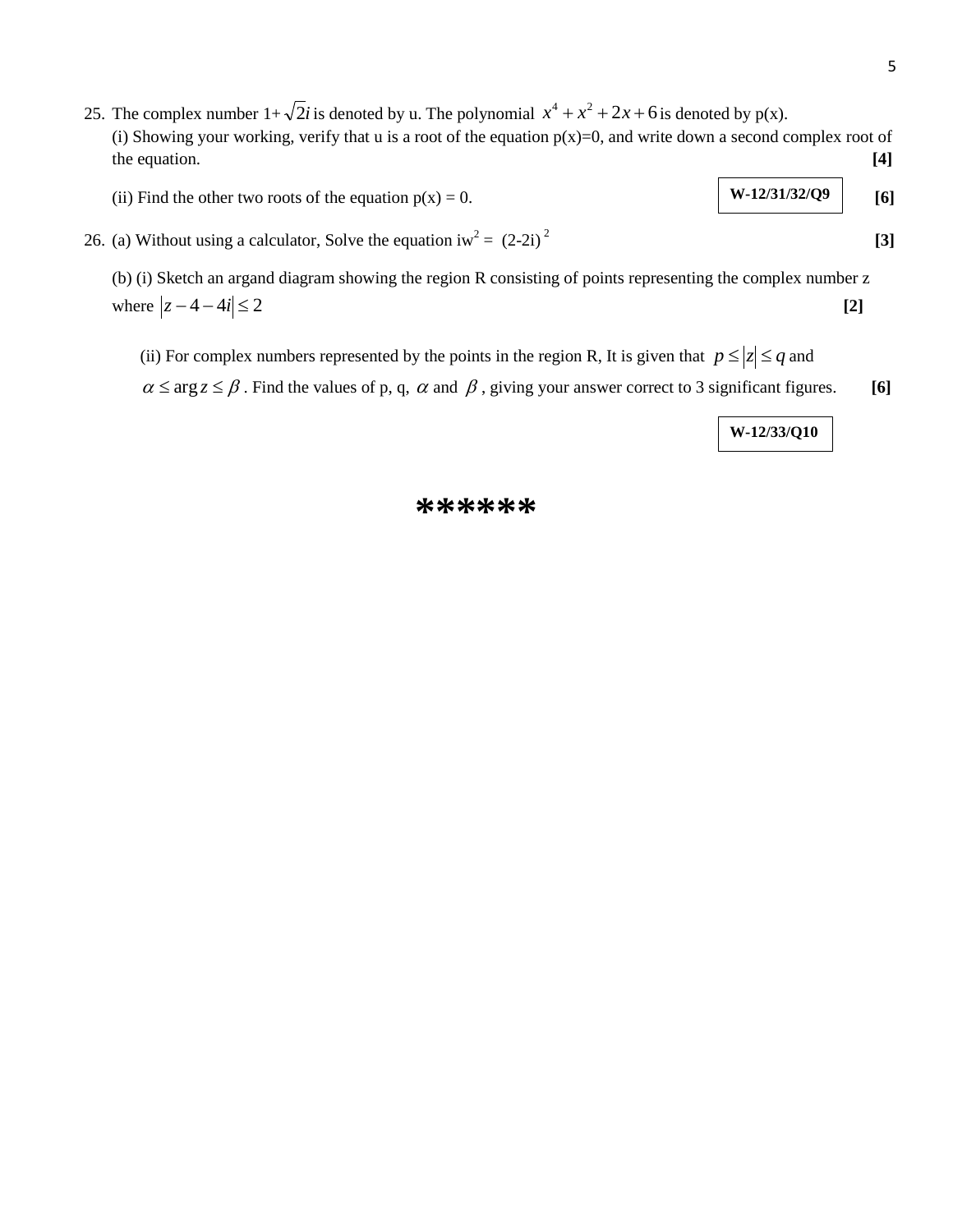# **Mathematics - A Level P<sup>3</sup>**



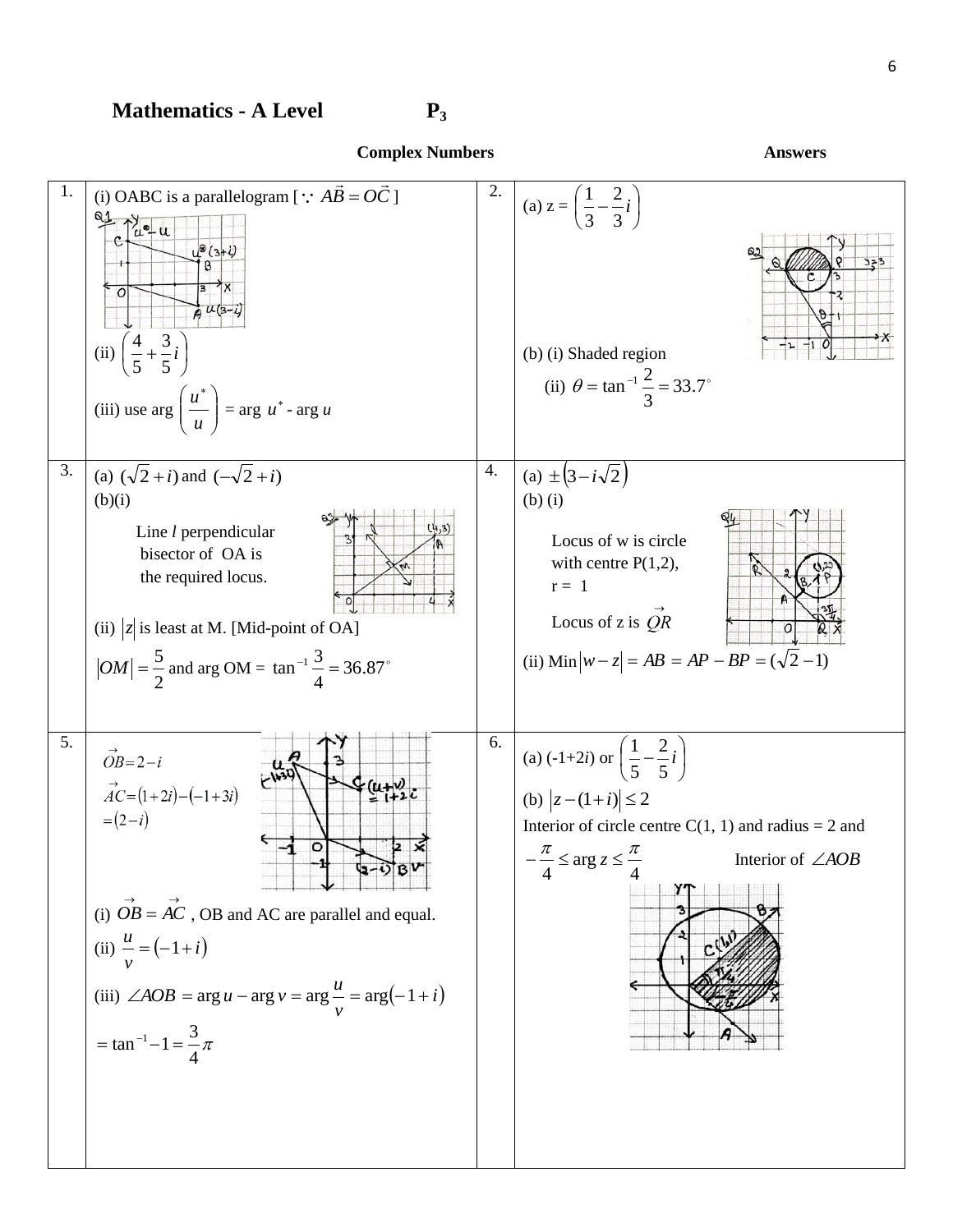|     | (i) $ z  = 2\sqrt{2}$ ; $\arg z = \frac{-\pi}{2}$<br>(ii) (a) $z + 2z^* = (3\sqrt{2} + \sqrt{6}i)$                                                                                                                                                                                                                                                                             | 8.         | $(i) 2 + 4i = w$<br>$(ii) - 6 \le p \le 2$<br>(iii) $ z-5 =5$                                                                                                                                                                                                                                                                                                                                   |
|-----|--------------------------------------------------------------------------------------------------------------------------------------------------------------------------------------------------------------------------------------------------------------------------------------------------------------------------------------------------------------------------------|------------|-------------------------------------------------------------------------------------------------------------------------------------------------------------------------------------------------------------------------------------------------------------------------------------------------------------------------------------------------------------------------------------------------|
|     | (b) $\frac{z^*}{iz} = \left(\frac{\sqrt{3}}{2} + \frac{1}{2}i\right)$<br>(iii) $z^* = \sqrt{2} + \sqrt{6}i \rightarrow A$<br>$iz = (\sqrt{6} + \sqrt{2}i) \rightarrow B$<br>$\angle AOB = \arg z^* - \arg(iz) = \arg \frac{z}{iz} = \tan^{-1} \left( \frac{1}{\sqrt{3}} \right) = \frac{\pi}{6}$                                                                               |            |                                                                                                                                                                                                                                                                                                                                                                                                 |
| 9.  | (i) $\pm(\sqrt{3}+2i)$<br>(ii) arg $z = 106.4^{\circ}$ or (1.86 radian)                                                                                                                                                                                                                                                                                                        | 10.        | (i) $\left(-\frac{1}{2} + \frac{1}{2}i\right)$<br>(ii) Perpendicular Bisector of segment joining $O(0,0)$<br>and $u(1,-1)$ .<br>And Circle C $(0,1)$ and $r = 2$<br>(iii) Point of intersection $(2 + i) \Rightarrow arg = 26.6^{\circ}$ and<br>(0,-1) and arg = $-\frac{\pi}{2}$                                                                                                               |
| 11. | Find w = $\left(\frac{7}{5} - \frac{1}{5}i\right)$<br>$\therefore w^2 = \left(\frac{48}{25} - \frac{14}{25}i\right)$<br>(i) $ w^2  = \sqrt{\left(\frac{48}{25}\right)^2 + \left(-\frac{14}{25}\right)^2} = 2$<br>arg w <sup>2</sup> = tan <sup>-1</sup> $\left(-\frac{14}{48}\right)$ = -0.284 or (-16.3°)<br>(ii)<br>$\begin{vmatrix} 1 \\ 2 \end{vmatrix} = 5$ circle centre | 12.<br>13. | (i) $z = 9e^{i\frac{\pi}{3}}$<br>(ii) $3e^{\frac{\pi}{6}i}$ and $3e^{\frac{-5\pi}{6}i}$<br>$(i) a = -12$<br>Second complex root is $\left(-1-\sqrt{5}i\right)$ and 2<br>(ii) $ w  = 1$ , arg w = 2 $\theta$<br>$\therefore$ w = (cos 2 $\theta$ + i sin 2 $\theta$ )<br>L.H.S. $\frac{w-1}{w+1} = \frac{(\cos 2\theta + i \sin 2\theta) - 1}{(\cos 2\theta + i \sin 2\theta) + 1}$ and proceed. |
|     | 871<br>at O. and $r = 5$<br>(ii) $ z-5  =  z $ is<br>perpendicular bisector<br>of OP intersect at A<br>and B. OA = $r$ ,<br>$heta = \tan^{-1} \left( \frac{5\sqrt{3}/2}{5/2} \right)$<br><b>Complex Number</b><br>Ans : Point A and B<br>$= \tan^{-1} \sqrt{3} = \frac{\pi}{2}$<br>$= 5 \cdot e^{\pm \frac{\pi}{3}i}$                                                          | 14.        | $(a) (-1-i)$<br>$ z-(2+i) \leq 1 $ Circle C(2,1)<br>$(b)$ $(i)$<br>$Q_1$<br>and radius $= 1$<br>b(ii) Reg $\angle BOA = 2\alpha$<br>$\alpha = \tan^{-1} \frac{1}{2} = 26.56^{\circ}$<br>$\therefore$ $\angle BOA = 2 \times 26.56$<br>$= 53.1^{\circ}$<br>$ z - i  \le  z - 2 $ Half plane of perpendicular bisector of<br>$(0,1)$ and $(2,0)$                                                  |
| 15. | (i) $\left(\frac{3}{2} + \frac{1}{2}i\right)$ (ii) $\left(-\frac{3}{2} + \frac{1}{2}i\right)$                                                                                                                                                                                                                                                                                  | 16.        | (i) $\left(-\frac{7}{17} + \frac{23}{17}i\right)$ (ii) wz = (17 + 17i)<br>Use arg wz = arg w + arg z; $\frac{\pi}{4}$ = tan <sup>-1</sup> $\frac{3}{5}$ + tan <sup>-1</sup> $\frac{1}{4}$                                                                                                                                                                                                       |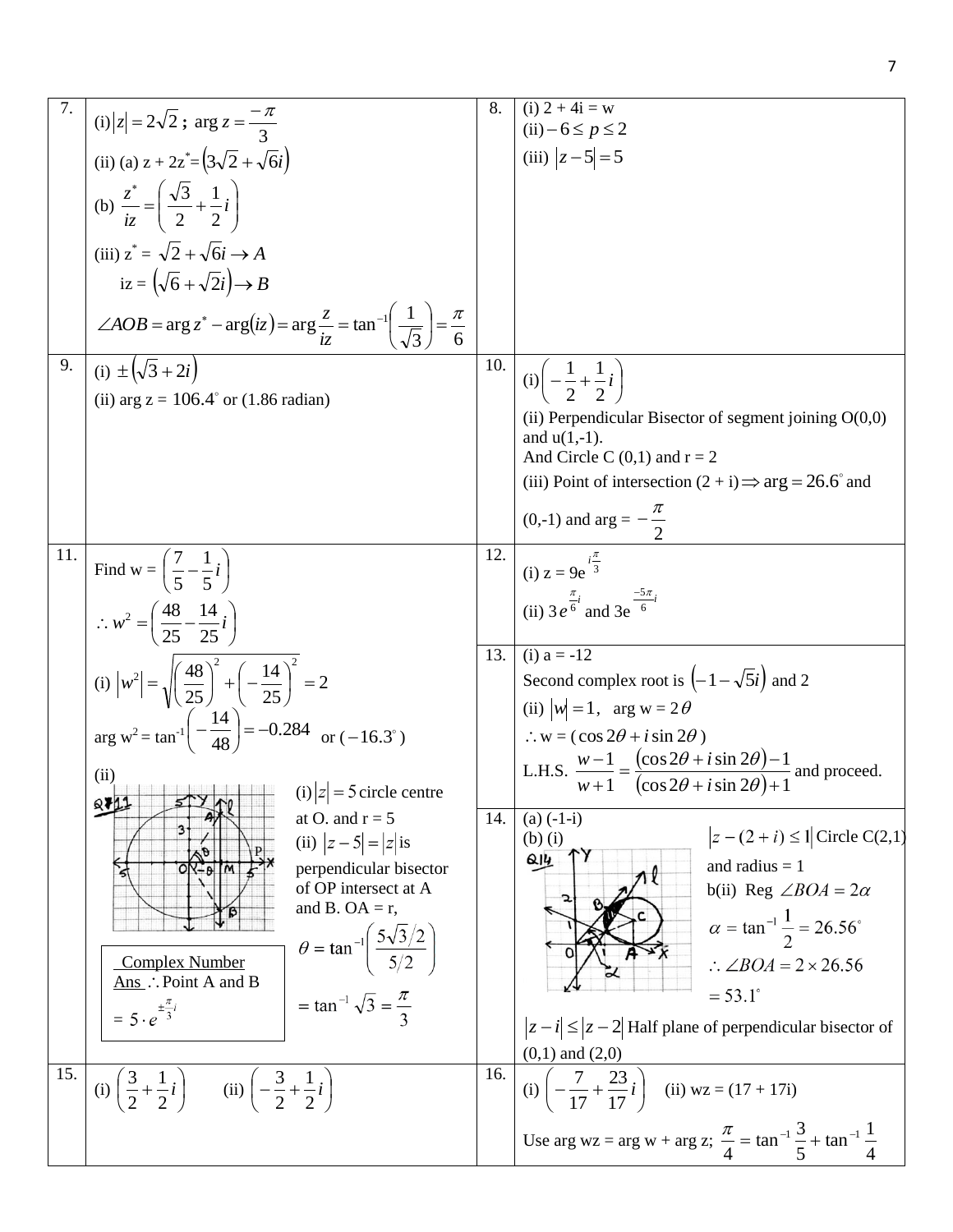![](_page_7_Figure_1.jpeg)